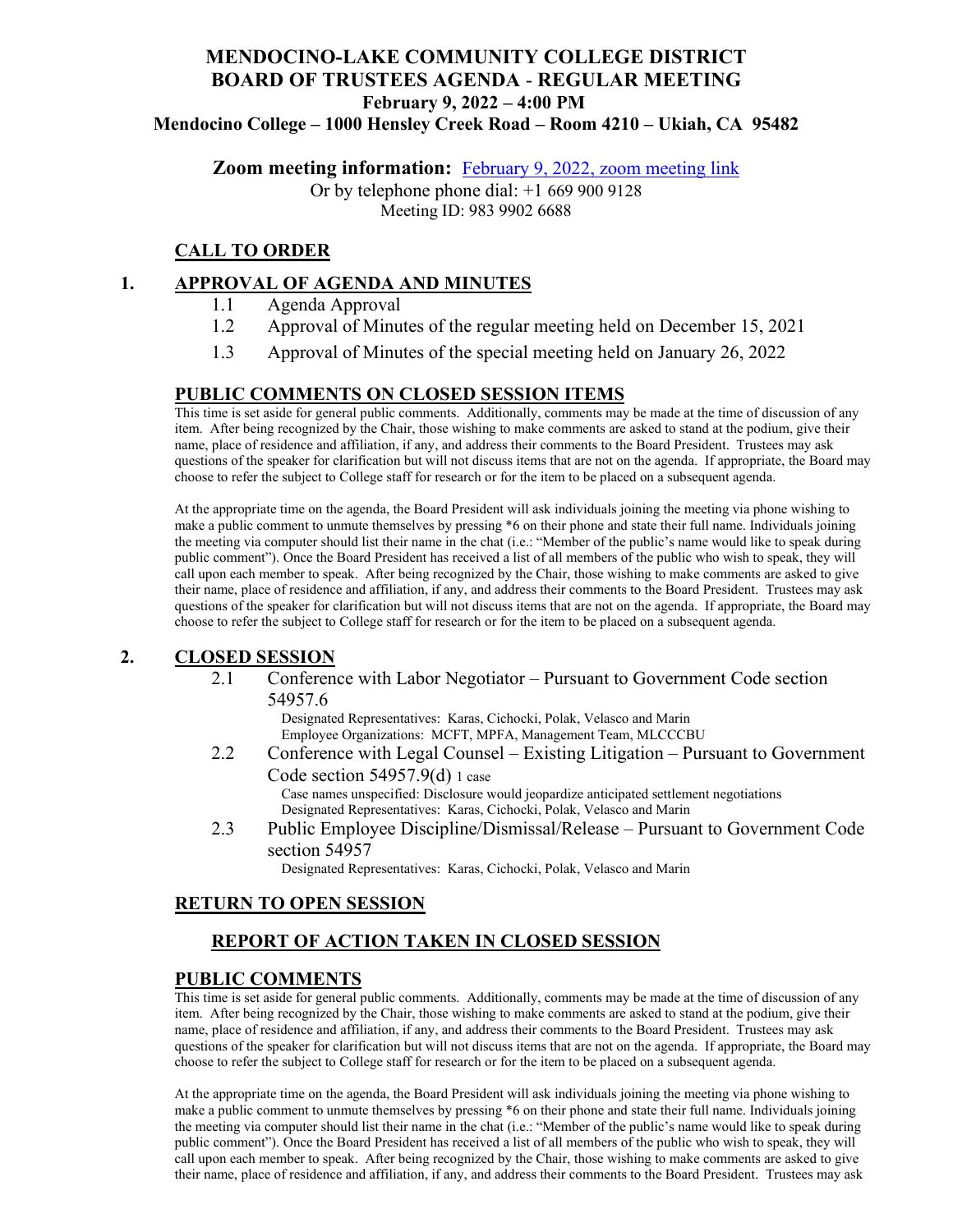questions of the speaker for clarification but will not discuss items that are not on the agenda. If appropriate, the Board may choose to refer the subject to College staff for research or for the item to be placed on a subsequent agenda.

#### **3. PRESIDENT AND ADMINISTRATION REPORT**

3.1 A report from Superintendent/President Karas is presented as information

#### **CONSENT AGENDA**

#### **4. Personnel**

4.1 Consideration to approve Personnel List – Short Term Non-Continuing Employees

Recommendation to approve the list of short-term non-continuing personnel as presented

- 4.2 Consideration to approve Personnel List Part-Time Faculty Recommendation to approve the list of part-time faculty as presented
- 4.3 Consideration to approve Assignment Change Classified Recommendation to approve the assignment changes as presented
- 4.4 Consideration to approve Faculty Contracts Recommendation to approve the tenure-track contracts as presented
- 4.5 Consideration to Renew Contracts for Categorically Funded Faculty Recommendation to approve the one-year categorically funded faculty contracts as presented
- 4.6 Consideration to approve Classified Administrator Contracts Recommendation to approve the Classified Administrator Contract as presented
- 4.7 Consideration to approve Educational Administrator Contracts Recommendation to approve the Educational Administrator Contracts as presented
- 4.8 Consideration to approve Notification of Classified Layoffs Resolution #02- 22-01

Recommendation to adopt Resolution #02-22-01 as presented

#### **5. Other Items**

- 5.1 Fiscal Report as of December 31, 2021 Recommendation to accept the report as presented
- 5.2 Quarterly Fiscal Status Report AB 2910 Recommendation to accept the report as presented
- 5.3 Donations

Recommendation to accept the donated items as presented

5.4 Authorization for Remote Teleconference Meetings – Resolution #02-22-02 Recommendation to adopt Resolution #02-22-02 as presented

#### **6. ACTION ITEMS**

6.1 Contracts and Agreements

Recommendation to ratify the contracts and agreements as presented

- 6.2 Proposed 2022/2023 Nonresident Tuition Fee Recommendation to adopt the 2022/2023 nonresident tuition fee as presented
- 6.3 Authorization for the Issuance of Mendocino-Lake Community College District 2022 General Obligation Refunding Bonds and Actions Related Thereto – Resolution #02-22-03
	- Recommendation to approve resolution #02-22-03 as presented
- 6.4 Board Policy Additions and Revisions Second Reading Recommendation to approve the board policy additions and revisions as presented
- 6.5 College and Careers Access Pathways (CCAP) Partnership Agreement Second Reading

Recommendation to approve the College and Careers Access Pathways Partnership Agreement as presented.

- 6.6 Establishment of New Trustee Areas Resolution 02-22-04 Recommendation to adopt resolution 02-22-04 establishing new trustee areas as presented
- 6.7 Awarding of Contract Coast Center Boiler Project Recommendation to award the Coast Center Boiler Project contract as presented